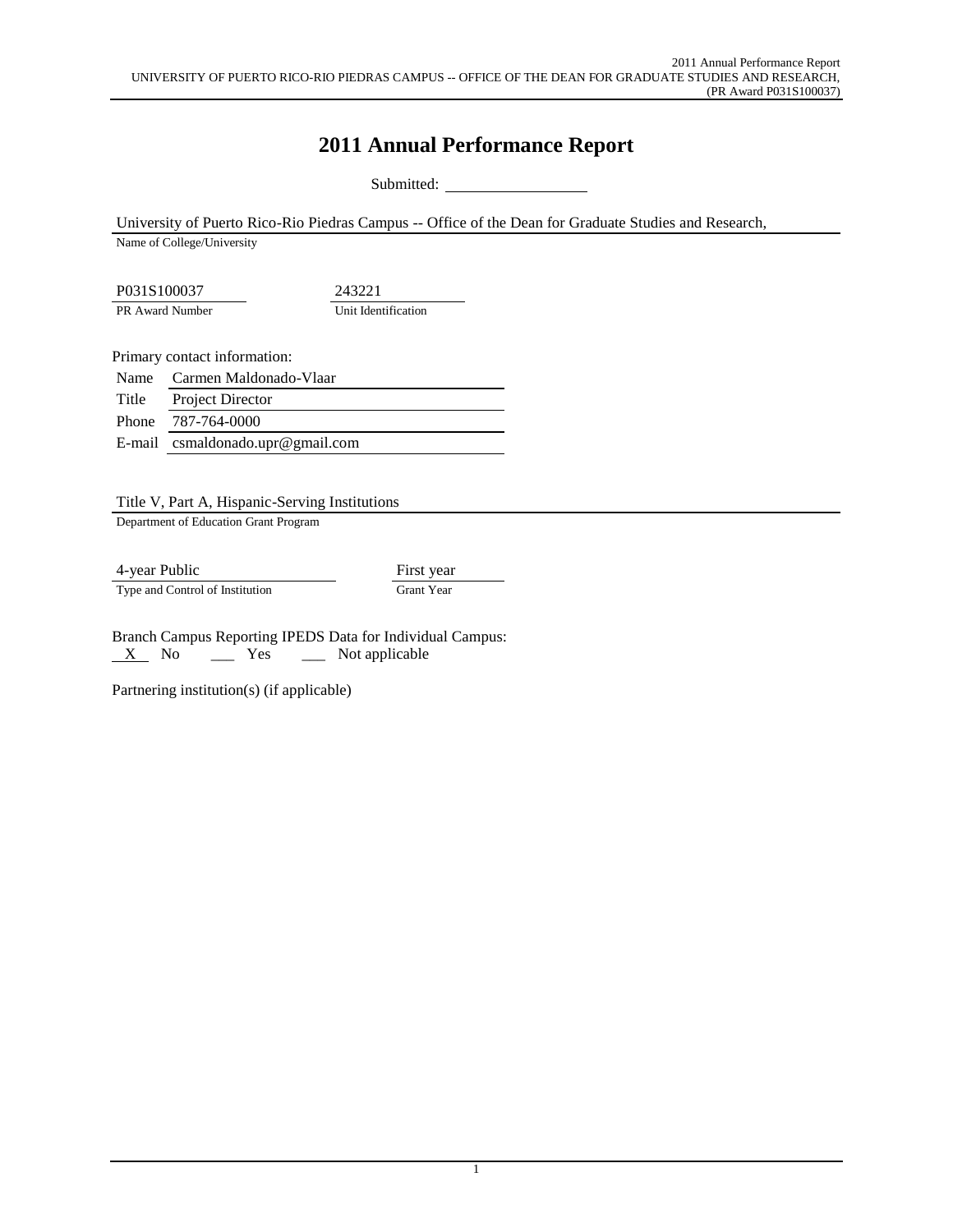### **Section 1: Executive Summary**

The purpose of the legislation that established the Title V program is to "expand educational opportunities for, and improve the academic attainment of Hispanic students; and expand and enhance the academic offerings, program quality, and institutional stability of colleges and universities that are educating the majority of Hispanic college students and helping large numbers of Hispanic students and other low-income individuals complete postsecondary education."

- A. This section summarizes how the grant enabled the institution to fulfill the legislative intent of the Title V program.
- 1. The impact of the Title V grant on the institution's capacity to contribute to fulfilling the goals of the legislation.

The impact of the Title V grant on the institution's capacity to contribute to fulfilling the goals of the legislation. The University of Puerto Rico-Río Piedras Campus (UPR-RP) is committed to expanding its capacity to conduct research and engage faculty and students in their research endeavor. The accomplishment of this goal directly addresses the Title V purpose of: 1) expanding educational opportunities for, and improve the academic attainment of Hispanic students, and 2) expand and enhance UPR-RP's academic offerings, program quality, and institutional stability. During the first year of the grant, the project was actively engaged in a series of activities specifically aimed at: (a) Expanding Undergraduate Faculty Capacity to Actively Engage in Research (b) Expanding Research Opportunities for Undergraduate Students and (c) Strengthening the Institution's Grant Writing and Fundraising Capacity. Thus, the project has initiated the process of developing the UPR-RP capacity to create a sustainable research-based academic culture within non-STEM fields. Specifically, the first year of funding has focused on developing these objectives within the General Studies College (GSC). Thus far, the project initiatives have enabled our institution to strengthen our academic program quality and improve the academic attainment of Hispanic students conducting research in interdisciplinary fields.

Between November 2010 and September 2011, the Student Initiative Coordinator (SIC), the Faculty Initiative Coordinator (FIC), and the Project Director (PD) held several orientation and organizational meetings with the upper administration, undergraduate students and faculty members from GSC (Y1) and the Social Sciences College (SSC) (Y2). Meetings with the Deans and Department chairs of both GSC and SSC were periodically held in order to delineate plans of actions to achieve the performance measures included in our goals.

Several orientation meetings were given to GSC and SSC undergraduate students. A total of 22 from the GSC and 21 from SSC undergraduate students attended orientations for the different student initiatives sponsored by our project. The SIC also met with staff at the Center for Academic Excellence (CEA) to coordinate the logistics for the student workshops offered during the first year of funding. Furthermore, the SIC contacted the Office of Information Systems to distribute promotional material regarding the project initiatives for students through the UPR-RP website. In addition, promotional materials for all sponsored student activities were created and distributed. During the first year of funding, 6 workshops on Research Capacity Enhancement Training were offered to undergraduates. A total of 202 students participated in the workshops. From this total, 52 students belong to the GSC. Student evaluations reported an average satisfaction index of 92% on all workshops.

The RFP for the "Scholars in Residence Program" (SR) opened in March 2011 and closed in May 30, 2011. Applications were evaluated in the summer of 2011. Thanks to the approved changes in our objectives timeline, we were allowed to offer SR for both the GSC and SSC undergraduates simultaneously. The SIC received a total of 33 applications from both Colleges. Aligned with our performance measures, 10 SR were selected: 6 from the SSC and 4 from the GSC. All SR were assigned a mentor based on their research interests. A series of seminars were offered by the SIC to the SR aimed at providing them appropriate knowledge about the research-academic culture required to excel in university settings and graduate school.

The SIC and the FIC have worked with the project Webmaster in the design and contents of the Office for Undergraduate Research webpage. The website is expected to be fully accessible by December 2011. In order to begin developing our research database, a questionnaire was distributed among professors of the five sponsored non-STEM colleges. Thus far, 85 questionnaires have been received. The information gathered about researchers' academic interests and projects will be included in the website as a research data bank for students.

Regarding Faculty Initiatives, one effective strategy used in the GSC was to begin right away with the Summer Research Fellowships. The RFP opened on March 10 and closed on April 11 2011. We received 36 proposals and were able to fund 16. The RFP for Integration Seminars at both the GSC and the SSC opened on August 16 and closed on September 16, 2011. The grant established funds for 3 Integration Seminars at each college. We received 1 proposal from the GSC and 2 from the SSC. A second RFP opened on September 19 and closed on October 18, 2011. We received 3 new proposals. Funds were granted to all 6 proposals, as they complied with all the RFP requirements. The RFP for the Summer Research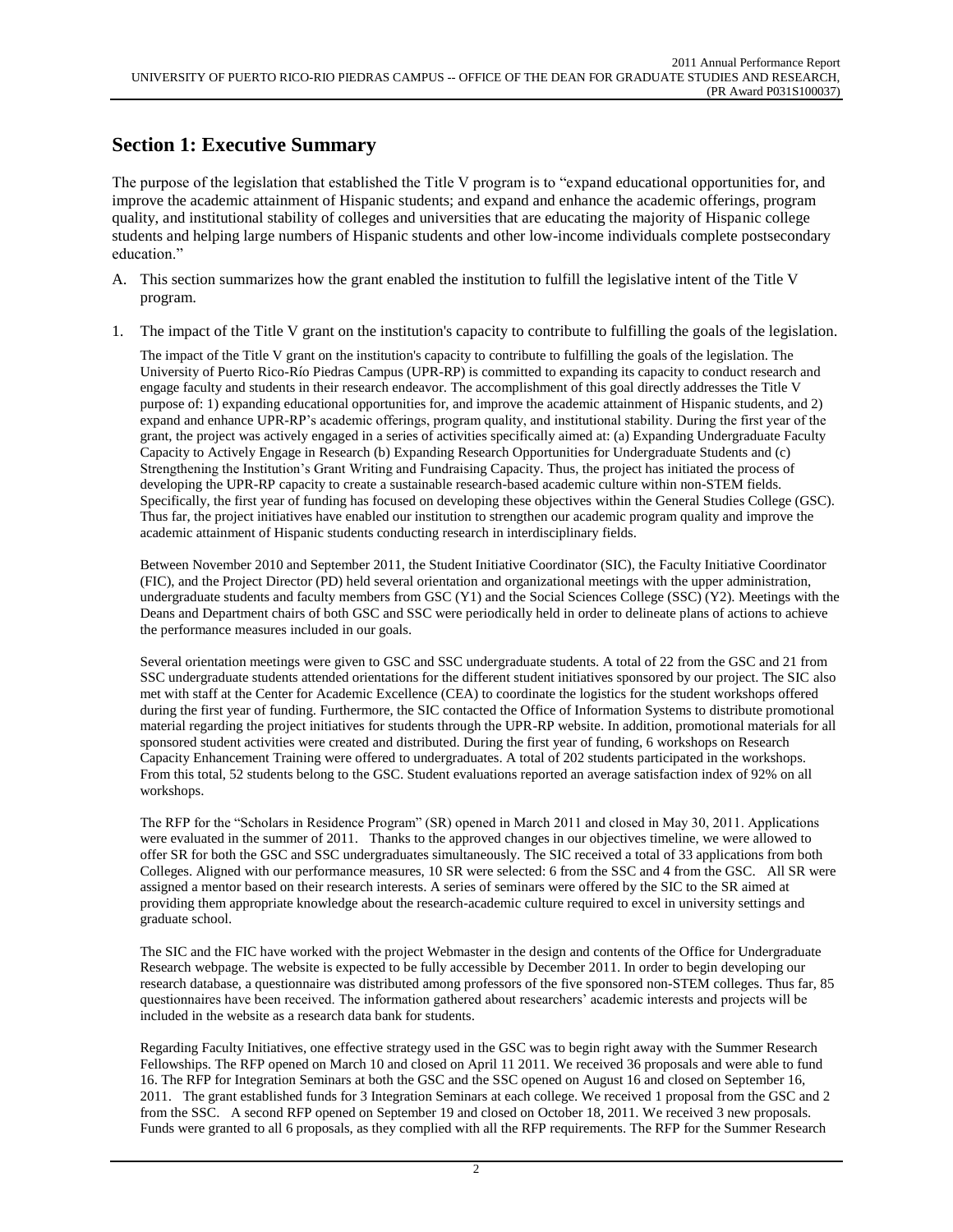Institutes was also posted on August 16, 2011 and closed on September 30. We received 3 proposals from the GSC and 2 from the SSC. Funds were granted to all 5 proposals, as they met the established criteria.

The FIC collaborated with the CEA in a cycle of workshops on Qualitative Research during the Fall of 2011. The FIC is also working with the director of the Library System of the UPR-RP organizing orientation meetings to begin a cycle of training workshops on information skills at the SSC, which has been very successful in other colleges, like the GSC, the College of Education and the School of Business Administration. These workshops are scheduled to begin in the Spring Semester of 2012 at the SSC.

As part of the initiatives to strengthen the Institution's Grant Writing and Fundraising Capacity, the project purchased the Info Ed Software Modules. The installation of the system began in August 2011. In September, 2011 the grant management staff began a series of training sessions on how to utilize the Info Ed Software. It is expected that early in 2012, 95% of the proposal development module of the new grant management system will have been installed and ready to be pilot tested. In addition, the search for the Grant System Analyst ended in October 2011. The hiring of this new staff member will significantly improve the institution's management of research

2. How has the grant helped to carry out the mission of the institution?

UPR-RP mission is based on its history and cultural heritage, which distinguishes it from other campuses in the UPR system. This cultural heritage is the basis for its development, and defines its mission and distinctive contribution within the UPR system.

#### The UPRRP mission is:

1. To promote the integral development of students through curricula that support their intellectual curiosity, critical thinking, lifelong learning, effective communication, appreciation of ethical and aesthetic values, participation in campus activities, reflection, and social responsibility.

2. To provide graduate education of the highest quality in which research and creative activity are core elements and strengthen undergraduate education. In addition, to provide post-baccalaureate programs for training of highly skilled professionals committed to the ideals and values of Puerto Rican society.

3. To provide undergraduate education of excellence with a holistic view of knowledge. This should embrace both general education and specialized training, and develop independent study and research skills within our students.

4. To develop teaching, research, and community service in accordance with the historical and social reality of Puerto Rico, in harmony with its Caribbean and Latin American context and with projection into the international community. To enrich and strengthen knowledge relevant to the consolidation of Puerto Rican nationality, history, language and culture and to facilitate the development and dissemination of knowledge worldwide.

5. To develop innovative research, community service initiatives and continuing education programs that reflect and contribute to the academic and professional work within the campus. These programs should also contribute to the transformation and continuous improvement of the Puerto Rican society, the analysis and formulation of solutions to economic and political problems of the country, and improving the quality of life.

The present Tittle V grant directly helps our institution in strengthening all research initiatives described in its mission. Both student and faculty initiatives included in the grant aim at enhancing undergraduate research innovation among non-STEM disciplines. Moreover, through several of the faculty initiatives, this Title V grant empowers faculty to improve their scientific endeavor by engaging more undergraduate students into research. In addition, equipment funds from the Title V project allowed the UPR-RP to acquire the InFoEd software in order to streamline pressing post-award issues. The subscription includes the following modules: Proposal Development, Award Tracking, Financial Tracking, Human Subjects Development, Human Subjects Management y Financial Staging Area. The use and implementation of this new software will directly benefit researchers thus enhancing external funding submissions. Furthermore, the creation of the Office for Sponsored Research within the Office of the Dean of Graduate Studies and Research will be instrumental in the advancement of research activity within our campus. Funding support for training of staff involved in grant management activities will be extremely beneficial to researchers prior and following the proposal submission. The establishment of the Undergraduate Research Office will provide students and faculty with a new venue to interact and create the academic and research culture required for creative thinking and innovation.

B. The following information documents the institution's experience with the grant as reported during the current reporting period.

Discuss the long-range impact Title V has had on your institution's capacity to fulfill the goals of the legislation.

On October, 2009 our institution was awarded a Title V grant (UPRRP PPOHA) project aimed at: (1) expanding post baccalaureate educational opportunities for, and improve the academic attainment of, Hispanic students; and (2) expanding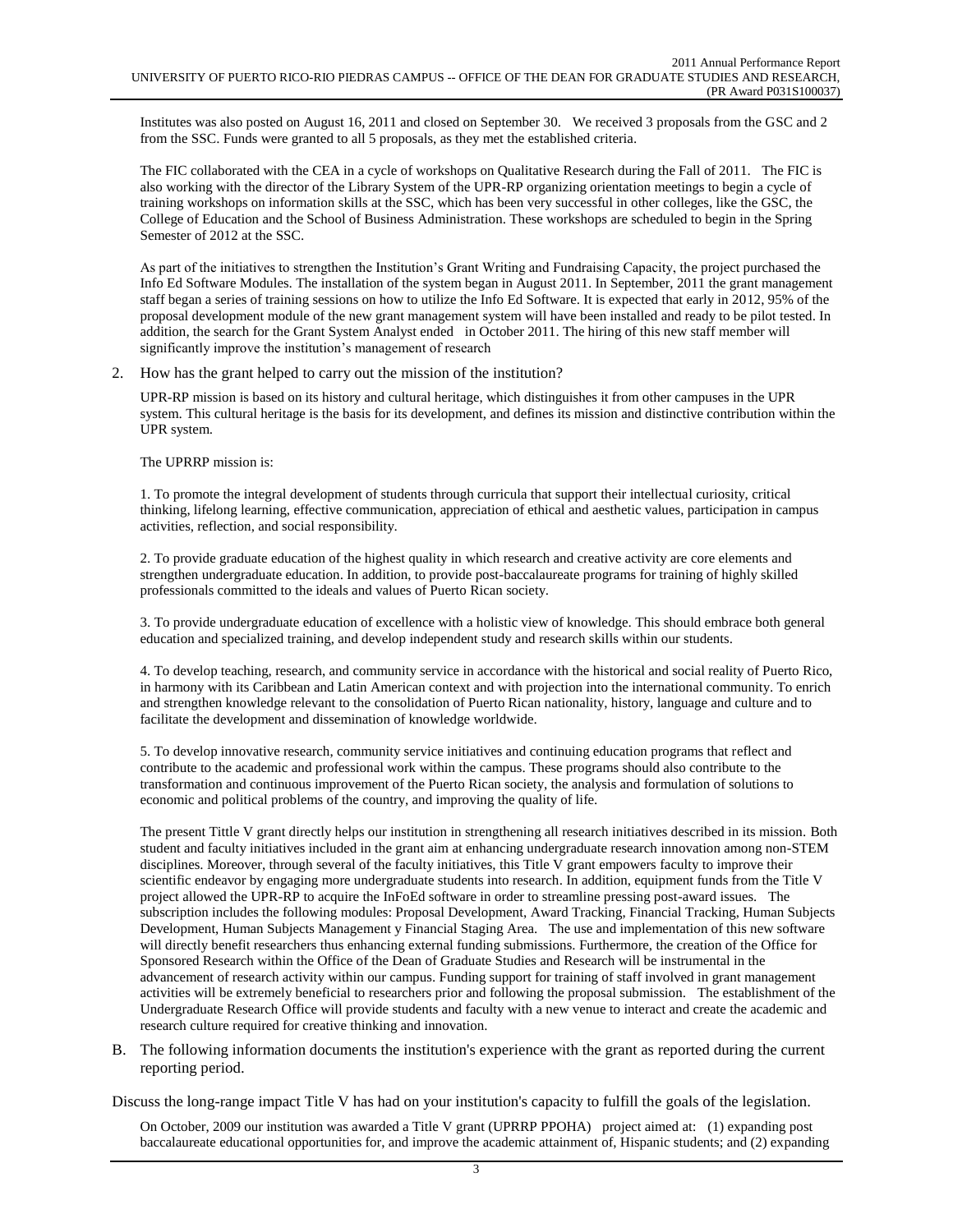the post baccalaureate academic offerings as well as enhance the program quality in the institutions of higher education that are educating the majority of Hispanic college students and helping large numbers of Hispanic and low-income students complete postsecondary degrees. During its first year of funding, the UPRRP PPOHA project advanced many of their Year 1 objectives. For example, a group of six Applied Mathematics professors revised the program curriculum and converted seven core courses to a hybrid/blended modality to help achieve the legislation goal of improving the academic attainment of Hispanic students. The first three of these courses began their pilot delivery in August 2010. One hundred (100%) of the graduate students enrolled in these pilot courses were Hispanic. The remaining four courses were scheduled for pilot delivery in Spring 2011. Aligned with the legislation goal of expanding the academic offering, two of the seven converted courses were new to the curriculum. These two courses from the Computer Science discipline were designed and developed from scratch to replace two Mathematics courses in the graduate program sequence. This strategic move expanded the academic offering, not only by having the courses delivered in the blended modality, but also by targeting an additional audience: Computer Science students. Both the curriculum revision and course conversion processes were aimed at helping achieve the goal of enhancing program quality. Faculty participated in a series of training and development activities to help them design, develop, and offer quality blended learning courses. All throughout the course conversion period, faculty received group and individual support from the Instructional Technologies Designer, as well as books, reference materials, and online resources to help them accomplish their task. From April through July 2010, faculty participated in an Instructional Design online workshop for Moodle. Then during August and September, faculty had one-on-one coaching sessions with the eLearning Specialist to learn how to effectively incorporate Web 2.0 technologies into their courses. Faculty also had access to a Sloan Consortium online conference and a symposium which highlighted research, applications, and best practices of emerging technologies that drive online learning effectiveness. These virtual conferences provided a year-long access to over 115 recorded sessions that help faculty increase their knowledge and competence of online pedagogy, as well as learn from peers and experts involved in the technological aspects of online learning. The project's Instructional Technologies Designer (ITD) was a key person in the coordination of all these training activities for participating faculty.

The UPRRP PPOHA also established the Graduate Student Learning Commons (GSLC), renovation activities initiated in a designated space of the main library. This space was designed to allow a more innovative and integrated approach to graduate studies at UPR, thus expanding program quality for Hispanic students, one of the main goals of both the legislation as well as of the project. The GSLC offers support services, both on-site and online, to help improve students academic attainment. These facilities were designed to foster interactions among student researchers of diverse disciplines. The GSLC contributes to increase academic attainment and retention of Hispanic graduate students, enhance their graduate studies experience, help them mature as researchers as well as to develop other professional skills.. Students will have access to seven (7) group study rooms as well as to educational technology and comfortable spaces to interact or work individually. The GSLC design also includes a terrace in which students and faculty will be able to have light meals or beverages as they read or share information in a more relaxed setting. One videoconference room, and two conference/ classrooms are available for faculty and graduate student use. One multi media production room will be available during the next term. The space includes an area in which students will be able to prepare and practice their academic and professional presentations. One of the videoconference rooms includes an area for hybrid/online course conversion. The virtual component of the Commons also provides online access 24/7 to student support services and professional training modules.

Besides providing training, the project staff implemented Information Sharing and Knowledge Management strategies to keep faculty informed and make a significant contribution to knowledge. A blog was created to keep the community informed on the project's latest developments and activities. This blog also became the central point of access for online resources, including blogs and websites on online learning, and emerging trends for instructional technology use.

In combination, the PPOHA program and title V project are serving to strengthen the university considerably.

If your institution has experienced any unexpected outcomes as a result of this grant, that affect for better or worse its capacity to fulfill the goals of the legislation, tell us about them here.

The project has been presented in different academic forums across campus such as: (a) the Academic Senate, (b) the UPR Board of Trustees, (c) faculty meetings at several colleges and departments and (d) an alumni fund raising activity. Through these orientation and promotion efforts, the Title V project has generated a lot of interest on the campus, to the extent that two schools that were not included in the original proposal, the School of Communication (SC) and the School of Architecture (SA), asked to be included at least in some initiatives.

Another unexpected and positive outcome of one of our faculty initiatives has been the very good relationship established with the 16 faculty summer fellows, who also applied for the Integration Seminars and the Research Institutes that will take place during the spring semester and the summer of 2012. At the beginning of the Fall Semester 2011, the FIC organized an additional activity, which was held on August 16, 2011 called Travel Journals (Relatos de Viajes in Spanish), where the professors who received Summer Research Fellowships met with the Dean of the GSC, the Director of the GSC Interdisciplinary Seminar, the Dean of Graduate Studies and Research, and the Dean of Academic Affairs to share their experience, show a selection of photographs. These faculty members have become our liaisons and promoters with undergraduate students and other faculty members of the GSC and other colleges. Following the timeline established by the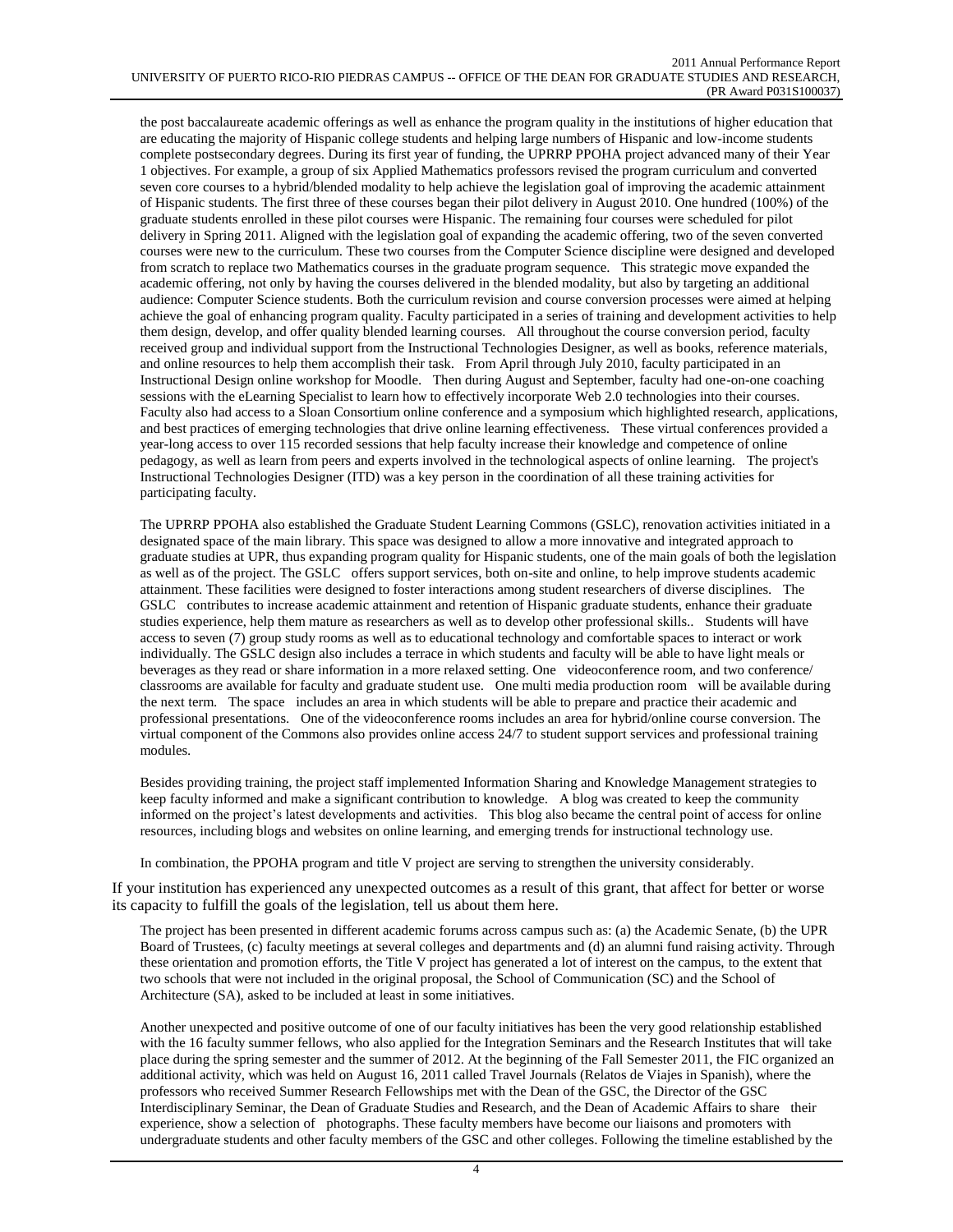Title V grant proposal, the RFP for the 2012 Summer Research Fellowships at the SSC was launched early in December 2011.

It is worth noting that for both the Summer Research Institutes and the Integration Seminars RFP, the professors of the GSC and the SSC joined with professors from other departments within their colleges and other colleges, including the College of Education (CE) and the Humanities College (HC) to write their proposals. Thus, the Title V project has funded interdisciplinary and collaborative projects in both initiatives. The idea of joining efforts was brought out during the presentations at the department meetings as a strategy to obtain support for a greater number of professors. We believe that professors were motivated to collaborate in order to reduce competition, which may be a very positive asset, since professors at the UPR do not always work in teams. There has been great enthusiasm among the recipients and we expect excellent outcomes for the activities.

An additional outcome of our efforts to maximize outreach is that the PD and Dr. Cynthia García-Coll, the new campus Assistant Dean for Research agreed in one of their monthly meetings that they would co-sponsor a Campus-wide Interdisciplinary Summer Research Institute on either "labor" or "aging". This outcome strengthens collaborative efforts between the Title V project and the Office of the Dean of Graduate Studies and Research. In spite of the efforts of the CEA and the Title V project to promote the Qualitative Research Workshops sponsored by the CEA in the GSC and the SSC, there has been less attendance than expected. Only one of the General Studies professors, who received a Summer Research Fellowship and who is an enthusiastic liaison and promoter of the Title V project at the GSC has attended the workshops with her whole class; and only 3 professors from the SSC have attended. In order to deal with this situation, the FIC has met with several professors who have received funds from the Title V project (for Summer Fellowships, Research Institutes and Integration Seminars) and is assessing their specific training needs and more creative ways to deliver other Research Capacity Enhancing Workshops during the spring semester of 2012 that will attract more professors. The FIC will hold monthly "Coffees at 10:00" at the different campus food centers to meet informally with faculty members and talk about needs, assets, and possible collaborations.

For the "Summer Experiences" (SE), that will begin in the summer of 2012, the SIC has already prepared the application and information materials. As part of the strategic plan for the SE, participants will have expert faculty members supervising the projects and serving as consultants. This is a new initiative developed by the SIC and FIC to improve the SE outcomes. These faculty members will receive an incentive for their participation, which will be paid with institutional matching funds. Furthermore, a weekly seminar with the SIC in both the SE and the SR Programs was added and our Chancellor has approved a \$1000 summer stipend and free housing for the selected students for the SE.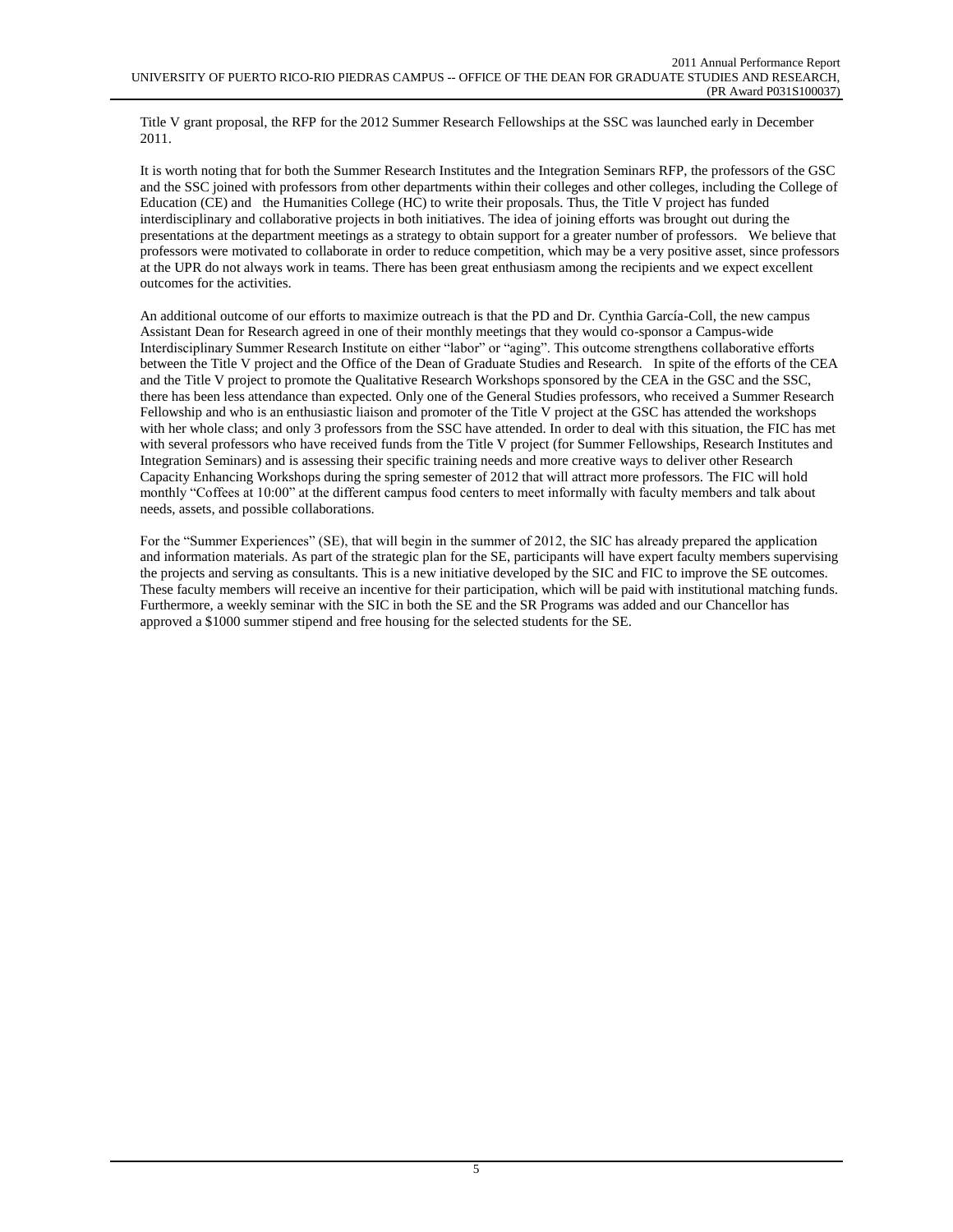## **Section 2: Enrollment by Race and Ethnicity (4-Year Institutions)**

Total number of undergraduate student enrollment as of October 15, 2010 and the number of those students who received Pell Grants. These data were initially taken from the IPEDS survey, therefore the IPEDS definition of full-time student is used. [Note: The information was obtained from Part A of the IPEDS Fall Enrollment Survey.]

|                                   | <b>Total Number Enrolled</b> |                                                                            |                                                       |  |  |  |
|-----------------------------------|------------------------------|----------------------------------------------------------------------------|-------------------------------------------------------|--|--|--|
| <b>Undergraduates</b>             | <b>Full-time</b><br>students | <b>Full-time, First-time,</b><br>First-year,<br>Degree-seeking<br>students | <b>Students who</b><br>received Pell<br><b>Grants</b> |  |  |  |
| Nonresident alien                 | $\mathbf{0}$                 | $\overline{0}$                                                             | $\mathbf{0}$                                          |  |  |  |
| Black, non-Hispanic               | 3                            |                                                                            | 4                                                     |  |  |  |
| American Indian or Alaskan Native |                              | $\theta$                                                                   | 1                                                     |  |  |  |
| Asian or Pacific Islander         | 9                            |                                                                            | 10                                                    |  |  |  |
| Hispanic                          | 10694                        | 2093                                                                       | 12787                                                 |  |  |  |
| White, non-Hispanic               | 57                           | 9                                                                          | 66                                                    |  |  |  |
| Race/ethnicity unknown            | 1379                         | 60                                                                         | 1439                                                  |  |  |  |
| <b>Grand Total</b>                | 12143                        | 2164                                                                       | 14307                                                 |  |  |  |

### **Enrollment by Race and Ethnicity as of October 15, 2010**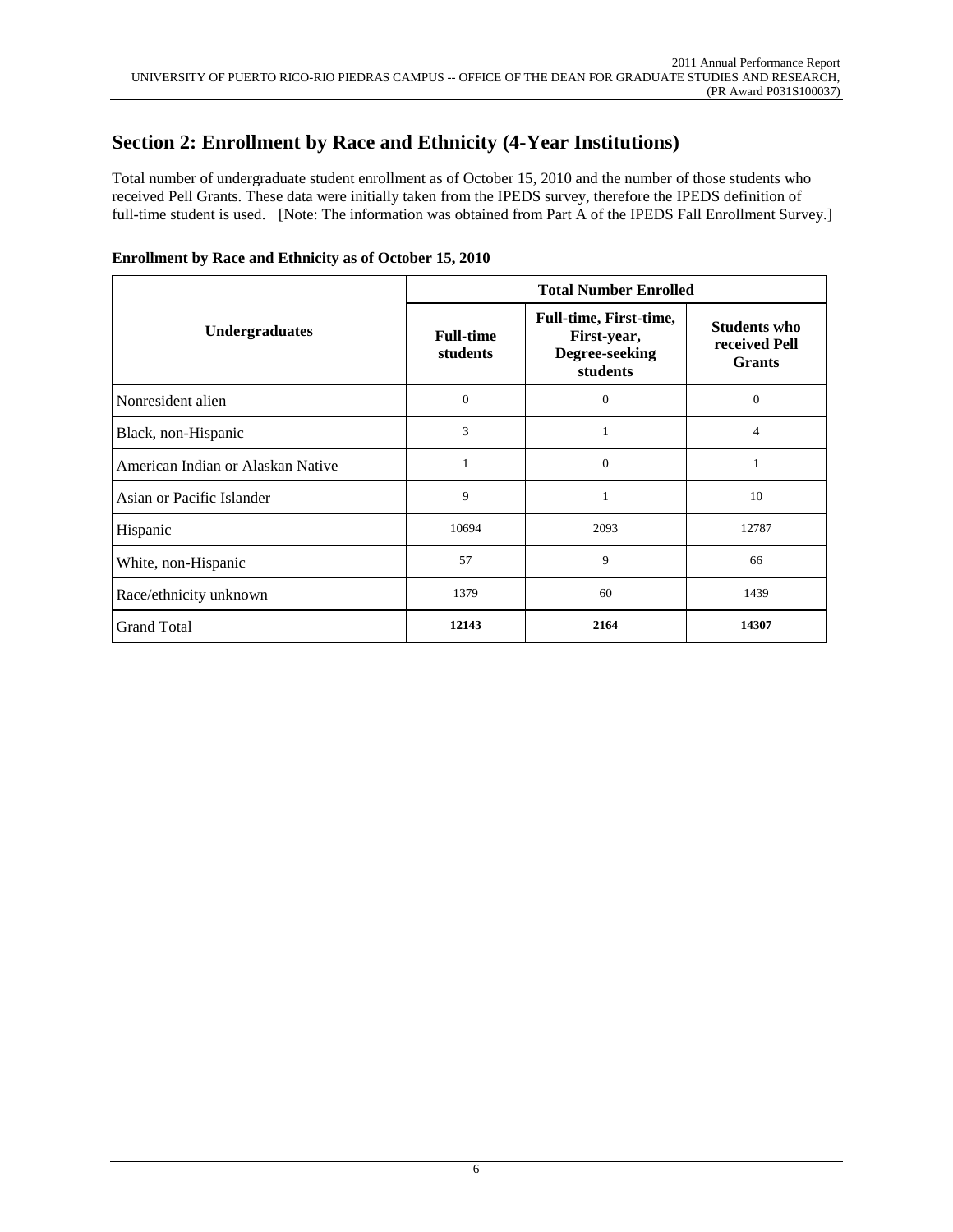## **Section 2: Enrollment by Age and Gender (4-Year Institutions)**

Total number of undergraduate students, by age and gender, enrolled as of the institution's official fall reporting date or as of October 15, 2010 [Note: the information for this table can be obtained from Part B of the IPEDS Fall Enrollment Survey for the most recent year available]. Because these data are taken from the IPEDS survey, IPEDS definitions for full-time and part-time students are used.

|                    |                |                  | <b>Total Number Enrolled</b> | <b>Total Students</b> |                       | Grand<br><b>Total</b> |                         |  |
|--------------------|----------------|------------------|------------------------------|-----------------------|-----------------------|-----------------------|-------------------------|--|
| <b>Under-grads</b> |                | <b>Full time</b> | Part time                    |                       |                       |                       |                         |  |
| <b>Age/Gender</b>  | <b>Male</b>    | Female           | <b>Male</b>                  | Female                | <b>Male</b><br>Female |                       |                         |  |
| Under 18           | 1909           | 3571             | 41                           | 61                    | 1950                  | 3632                  | 5582                    |  |
| 18-19              | 1382           | 2781             | 84                           | 177                   | 1466                  | 2958                  | 4424                    |  |
| $20 - 21$          | 605            | 1095             | 163                          | 306                   | 768                   | 1401                  | 2169                    |  |
| $22 - 24$          | 246            | 249              | 149                          | 213                   | 395                   | 462                   | 857                     |  |
| 25-29              | 79             | 80               | 90                           | 102                   | 169                   | 182                   | 351                     |  |
| 30-34              | 22             | 36               | 47                           | 41                    | 69                    | 77                    | 146                     |  |
| 35-39              | 14             | 17               | 28                           | 29                    | 42                    | 46                    | 88                      |  |
| 40-49              | 16             | 19               | 24                           | 41                    | 40                    | 60                    | 100                     |  |
| 50-64              | $\overline{7}$ | $\overline{7}$   | 20                           | 32                    | 27                    | 39                    | 66                      |  |
| 65 and over        | 3              | $\overline{c}$   | 3                            | $\mathfrak{2}$        | 6                     | $\overline{4}$        | 10                      |  |
| Age<br>Unknown     | $\mathbf{1}$   | $\mathbf{2}$     | $\mathbf{1}$                 | $\mathbf{0}$          | $\overline{c}$        | $\mathfrak{2}$        | $\overline{\mathbf{4}}$ |  |
| <b>Grand Total</b> | 4284           | 7859             | 650                          | 1004                  | 4934                  | 8863                  | 13797                   |  |

**Enrollment by Age and Gender as of October 15, 2010**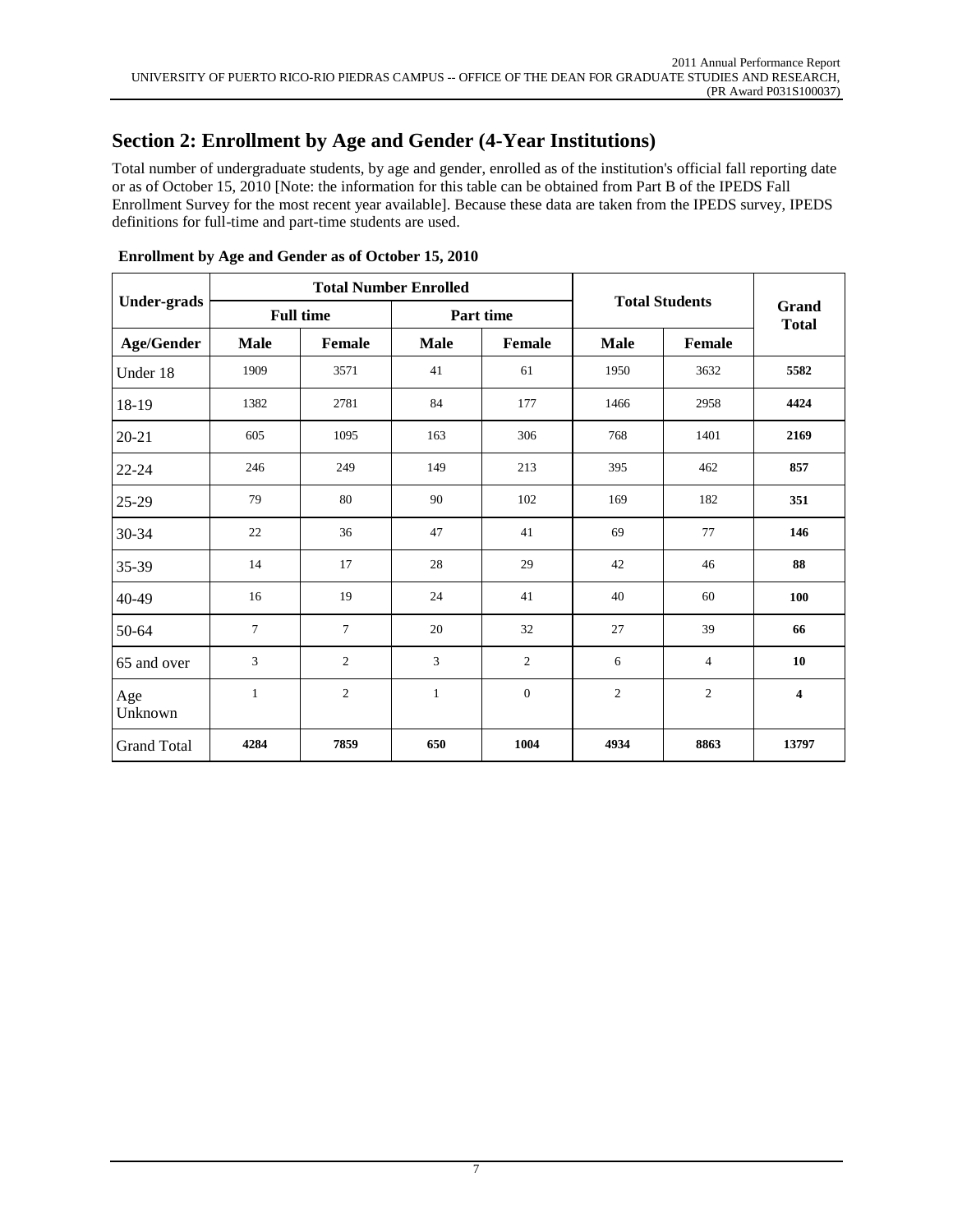## **Section 2: Degrees Awarded by Race, Ethnicity, and Discipline**

Data for this section is for degrees conferred between July 1, 2010 and June 3, 2011 by race, ethnicity, and discipline for students in undergraduate programs only. The CIP (Classification of Instructional Programs) codes were used in designating students appropriately.

| <b>Discipline</b>                                                | CIP Code | Nonresident alien | Black, non-Hispanic | American Indian or<br><b>Alaskan Native</b> | Asian or Pacific Islander | Hispanic       | White, non-Hispanic     | Race / ethnicity unknown | Total    |
|------------------------------------------------------------------|----------|-------------------|---------------------|---------------------------------------------|---------------------------|----------------|-------------------------|--------------------------|----------|
| <b>Biological Sciences / Life</b><br>Sciences                    | 26       | $\boldsymbol{0}$  | $\boldsymbol{0}$    | $\boldsymbol{0}$                            | $\boldsymbol{0}$          | 110            | $\mathbf{0}$            | 12                       | 122      |
| Computer & Information<br>Sciences                               | 11       | $\boldsymbol{0}$  | $\boldsymbol{0}$    | $\mathbf{0}$                                | $\boldsymbol{0}$          | 6              | $\boldsymbol{0}$        | 3                        | 9        |
| Health Profession &<br><b>Related Sciences</b>                   | 51       | $\overline{0}$    | $\overline{0}$      | $\Omega$                                    | $\boldsymbol{0}$          | $\Omega$       | $\overline{0}$          | $\overline{0}$           | $\bf{0}$ |
| <b>Business Management and</b><br><b>Administrative Services</b> | 52       | $\overline{0}$    | $\boldsymbol{0}$    | $\overline{0}$                              | $\boldsymbol{0}$          | 337            | $\boldsymbol{0}$        | 50                       | 387      |
| Education                                                        | 13       | $\mathbf{0}$      | $\overline{0}$      | $\mathbf{0}$                                | $\mathbf{0}$              | 226            | 2                       | 53                       | 281      |
| Engineering                                                      | 14       | $\mathbf{0}$      | $\mathbf{0}$        | $\mathbf{0}$                                | $\mathbf{0}$              | $\mathbf{0}$   | $\mathbf{0}$            | $\overline{0}$           | $\bf{0}$ |
| Mathematics                                                      | 27       | $\mathbf{0}$      | $\overline{0}$      | $\mathbf{0}$                                | $\overline{0}$            | $\overline{4}$ | $\mathbf{0}$            | $\mathbf{1}$             | 5        |
| <b>Physical Sciences</b>                                         | 40       | $\boldsymbol{0}$  | $\mathbf{0}$        | $\mathbf{0}$                                | $\boldsymbol{0}$          | 52             | $\mathbf{0}$            | 5                        | 57       |
| <b>Agricultural Sciences</b>                                     | 01       | $\mathbf{0}$      | $\overline{0}$      | $\mathbf{0}$                                | $\mathbf{0}$              | $\mathbf{0}$   | $\mathbf{0}$            | $\overline{0}$           | $\bf{0}$ |
| Social Sciences and<br>History                                   | 45       | $\boldsymbol{0}$  | $\boldsymbol{0}$    | $\boldsymbol{0}$                            | $\boldsymbol{0}$          | 161            | $\mathbf{1}$            | 40                       | 202      |
| Visual and Performing<br>Arts                                    | 50       | $\boldsymbol{0}$  | $\boldsymbol{0}$    | $\boldsymbol{0}$                            | $\boldsymbol{0}$          | 53             | $\boldsymbol{0}$        | 14                       | 67       |
| <b>Total Race/Ethnicity</b>                                      |          | $\bf{0}$          | $\bf{0}$            | $\bf{0}$                                    | $\pmb{0}$                 | 949            | $\overline{\mathbf{3}}$ | 178                      | 1130     |

### **Degrees Awarded by Race, Ethnicity, and Selected Disciplines**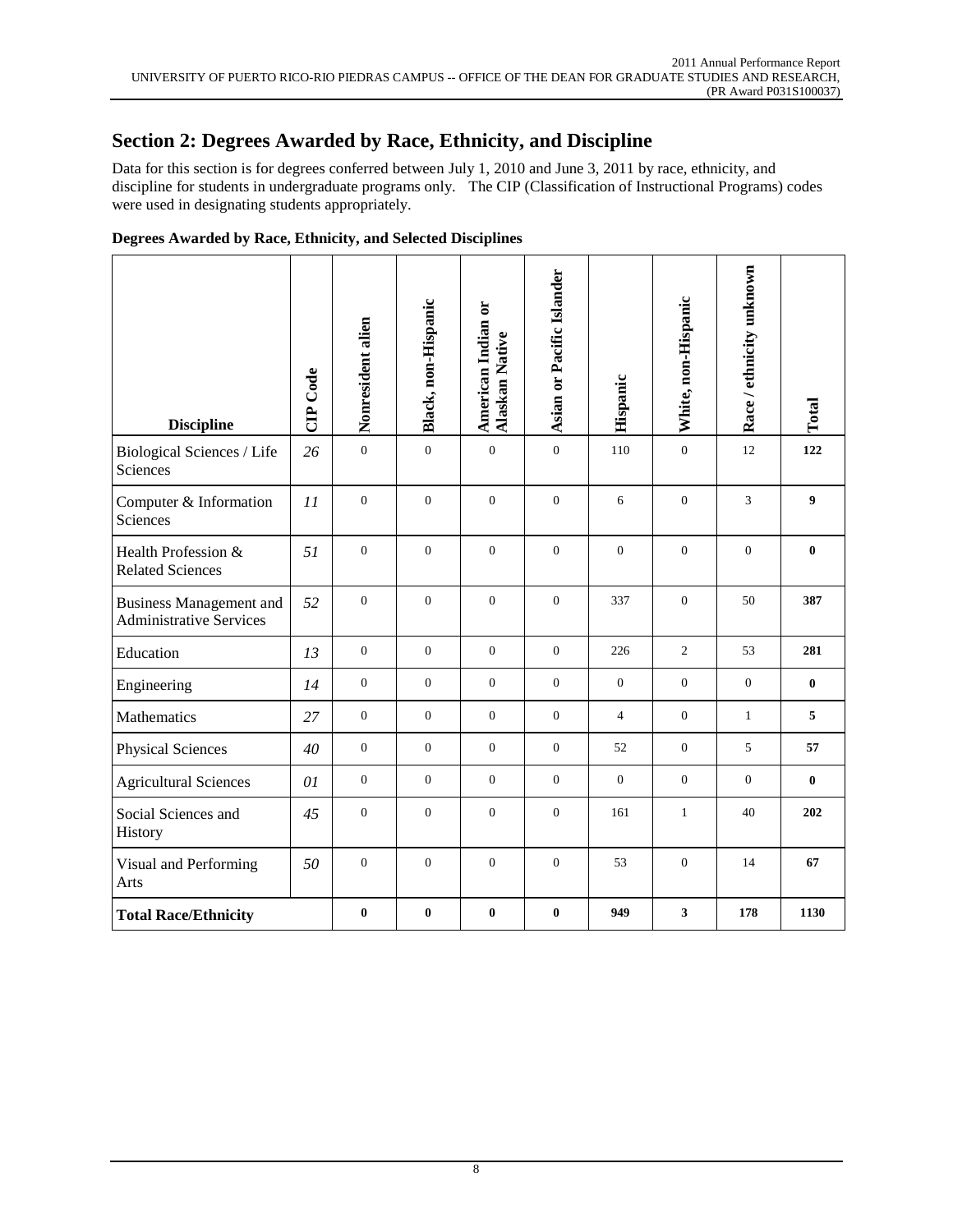## **Section 2: Accreditation**

Institution's primary accrediting agency.

- \_\_\_ Southern Association of Colleges and Schools
- \_\_\_ The Higher Learning Commission of the North Central Association
- \_\_\_ New England Association of Schools and Colleges
- $X$  Middle States Association of Colleges and Schools
- \_\_\_ Western Association of Schools and Colleges
- \_\_\_ Northwest Association of Schools and Colleges
- \_\_\_ Other (please specify)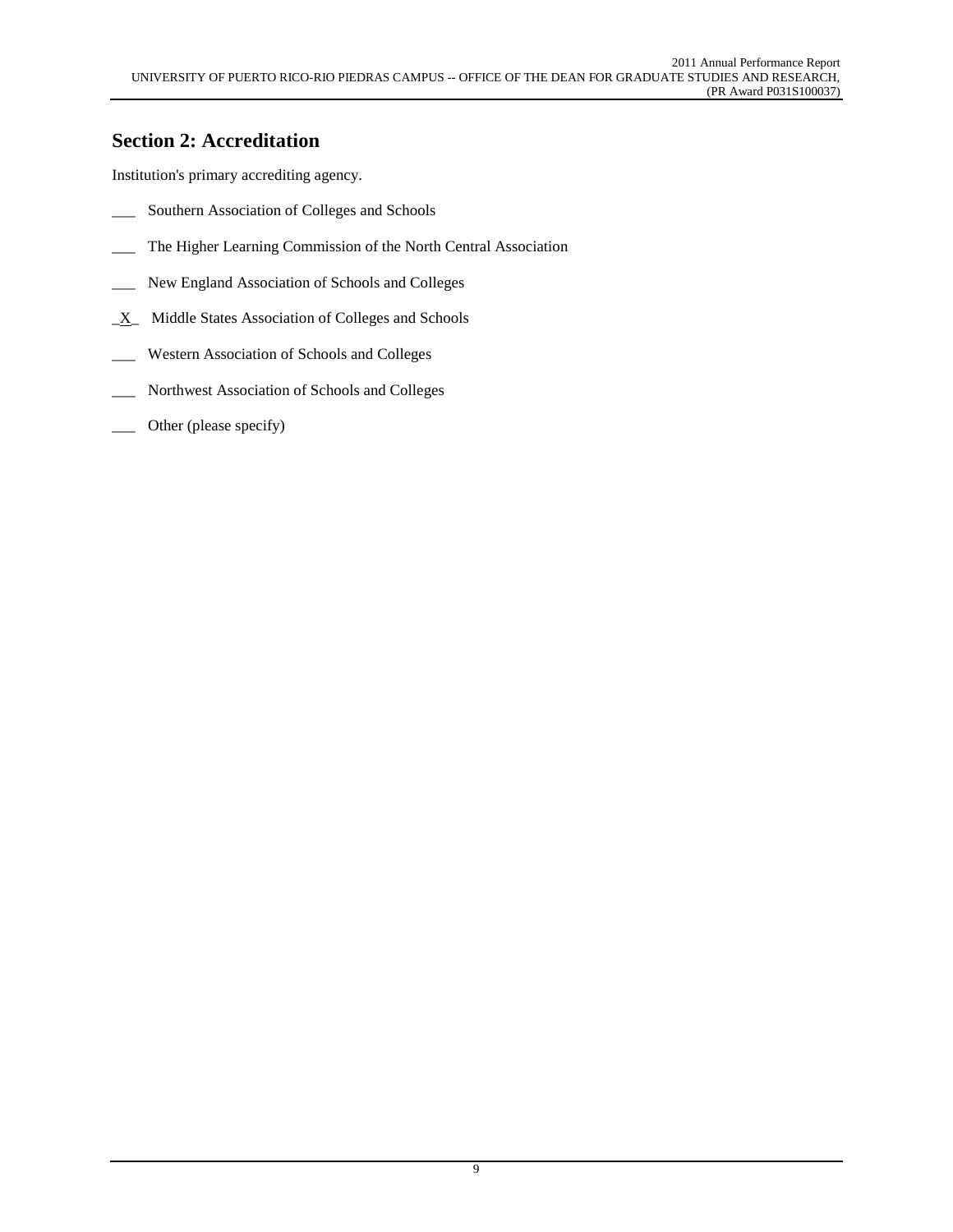### **Section 3: Grant Activities and Focus Areas**

Grant activity carried out during this reporting period in your grant application: **Strengthening UPR-RP Through Development of a Research-Based Academic Culture**

Total \$ spent on this activity during the current reporting period: \$221,918.61

Focus Area: *Academic Quality*

| <b>Title V Legislative Allowable Activities</b><br>[Note: All listed activities are directly from the legislation.]                                                                                          | <b>Dollars Spent</b> | % of Dollars |
|--------------------------------------------------------------------------------------------------------------------------------------------------------------------------------------------------------------|----------------------|--------------|
| Purchase, rental, or lease of scientific or laboratory equipment for educational<br>purposes, including instructional and research purposes.                                                                 | 2,975.00             | 1%           |
| Construction, maintenance, renovation, and improvement in classrooms, libraries,<br>laboratories, and other instructional facilities.                                                                        | 0.00                 | 0%           |
| Support of faculty exchanges, faculty development, curriculum development,<br>academic instruction, and faculty fellowships to assist in attaining advanced<br>degrees in the fellow's field of instruction. | 60,411.18            | 27%          |
| Purchase of library books, periodicals, and other educational materials, including<br>telecommunications program materials.                                                                                  | 0.00                 | 0%           |
| Tutoring, counseling, and student service programs designed to improve academic<br>success.                                                                                                                  | 55,294.36            | 25%          |
| Funds management, administrative management, and acquisition of equipment for<br>use in strengthening funds management.                                                                                      | 103,238.07           | 47%          |
| Joint use of facilities, such as laboratories and libraries.                                                                                                                                                 | 0.00                 | 0%           |
| Establishing or improving a development office to strengthen or improve<br>contributions from alumni and the private sector.                                                                                 | 0.00                 | 0%           |
| Establishment or improving an endowment fund.                                                                                                                                                                | 0.00                 | 0%           |
| Creating or improving facilities for Internet or other distance learning academic<br>instruction capabilities, including purchase or rental of telecommunications<br>technology equipment or services.       | 0.00                 | 0%           |
| Establishing or enhancing a program or teacher education designed to qualify<br>students to teach in public elementary schools and secondary schools.                                                        | 0.00                 | 0%           |
| Establishing community outreach programs that will encourage elementary school<br>and secondary school students to develop the academic skills and the interest to<br>pursue postsecondary education.        | 0.00                 | 0%           |
| Expanding the number of Hispanic and other underrepresented graduate and<br>professional students that can be served by the institution by expanding courses<br>and institutional resources.                 | 0.00                 | 0%           |
| OTHER ACTIVITIES--PLEASE DESCRIBE IN SIMILAR DETAIL                                                                                                                                                          | 0.00                 | 0%           |
| <b>Total Expenditure For This Activity</b>                                                                                                                                                                   | 221,918.61           | 100%         |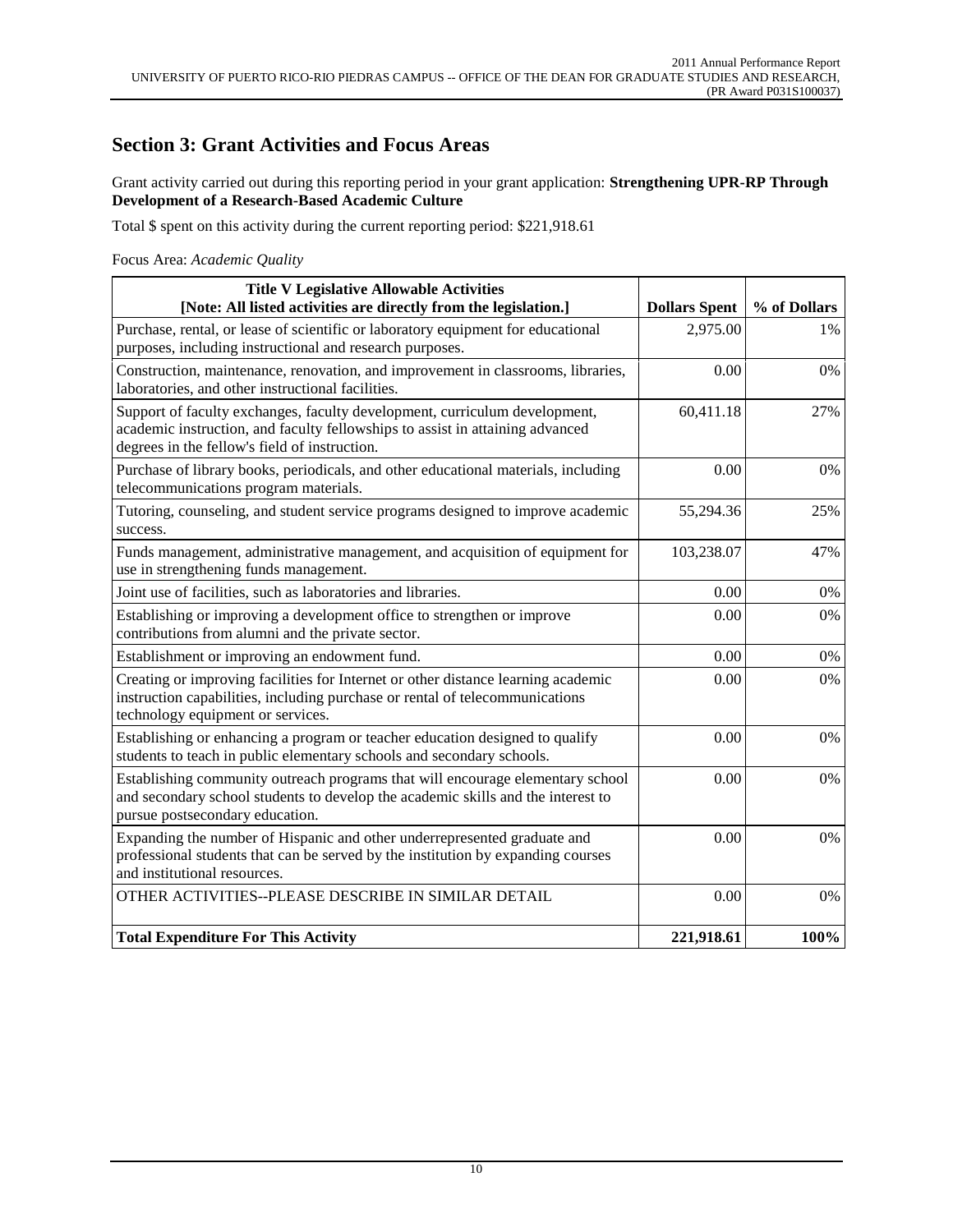### **Process Measures for "Strengthening UPR-RP Through Development of a Research-Based Academic Culture "**

The following information depicts what the grantee has accomplished in the LAA categories for this Activity.

**LAA Category:** *Purchase, rental, or lease of scientific or laboratory equipment for educational purposes, including instructional and research purposes.*

| Did the amount of scientific or laboratory educational equipment rented or<br>leased increase?               | Yes |
|--------------------------------------------------------------------------------------------------------------|-----|
| If yes:                                                                                                      |     |
| Start $\$ spent on equipment 0                                                                               |     |
| End $\$$ spent on equipment 2975                                                                             |     |
| Application Objective \$ 2975                                                                                |     |
|                                                                                                              |     |
| Did the quality of scientific or laboratory research equipment rented or leased<br>improve?                  | Yes |
| No standardized data elements                                                                                |     |
| Did the number of students with access to scientific or laboratory research<br>equipment purchased increase? | Yes |
| If yes:                                                                                                      |     |
| Start # students $0$                                                                                         |     |
| End # students $150$                                                                                         |     |
| Application Objective $#$ 100                                                                                |     |
|                                                                                                              |     |

**LAA Category:** *Support of faculty exchanges, faculty development, curriculum development, academic instruction, and faculty fellowships to assist in attaining advanced degrees in the fellow's field of instruction.*

| Did the number of faculty participating in developmental activities (seminars,<br>workshops, etc.) increase? | Yes |
|--------------------------------------------------------------------------------------------------------------|-----|
| If yes:<br>Start # of faculty $\overline{0}$<br>End # of faculty $44$                                        |     |
| Application Objective # 100                                                                                  |     |
| Other: Did the number of summer research fellowship increase?                                                | Yes |
| If yes:<br>Start 0<br>End $16$<br>Application Objective 12                                                   |     |
| Other: Did the number of multiseasonal research institutes increase?                                         | Yes |
| If yes:<br>Start $\overline{0}$<br>End $2$<br>Application Objective 4                                        |     |

**LAA Category:** *Tutoring, counseling, and student service programs designed to improve academic success.*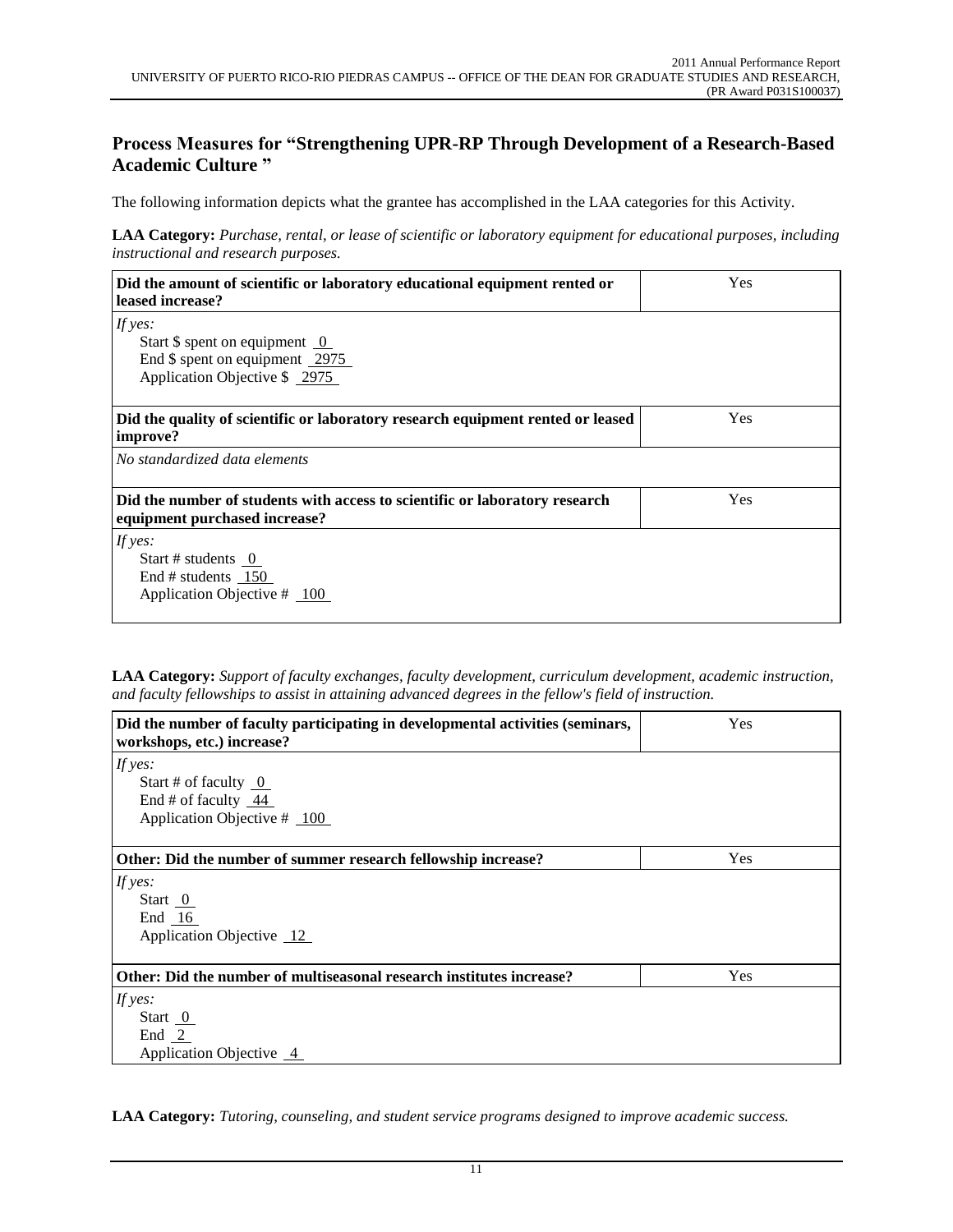| Did the number of tutors increase?                                        | Yes |
|---------------------------------------------------------------------------|-----|
| If yes:                                                                   |     |
| Start # $_0$                                                              |     |
| End # $5$                                                                 |     |
| Application Objective $# 5$                                               |     |
| Did the number of students using tutoring services increase?              | Yes |
| If yes:                                                                   |     |
| Start # $_0$                                                              |     |
| End # $5$                                                                 |     |
| Application Objective $# 5$                                               |     |
| Did the number of students using counseling services increase?            | Yes |
| If yes:                                                                   |     |
| Start # $_0$                                                              |     |
| End # $5$                                                                 |     |
| Application Objective $# 5$                                               |     |
| Did the number of students satisfied with tutoring services increase?     | Yes |
| If yes:                                                                   |     |
| Start # $_0$                                                              |     |
| End # $5$                                                                 |     |
| Application Objective $# 5$                                               |     |
| Did the number of students satisfied with counseling services increase?   | Yes |
| If yes:                                                                   |     |
| Start # $_0$                                                              |     |
| End # $78$                                                                |     |
| Application Objective $#$ 150                                             |     |
| Did the academic attainment of students using tutoring services increase? | Yes |
| If yes, methodology used:                                                 |     |
| Teacher survey                                                            |     |
|                                                                           |     |
| Other: Did the workshops for Scholars in Residence increase?              | Yes |
| If yes:                                                                   |     |
| Start $0$                                                                 |     |
| End 3                                                                     |     |
| Application Objective 2                                                   |     |

**LAA Category:** *Funds management, administrative management, and acquisition of equipment for use in strengthening funds management.*

| Did you establish or enhance a purchasing and inventory management<br>system? | <b>Yes</b> |  |
|-------------------------------------------------------------------------------|------------|--|
| No standardized data elements                                                 |            |  |
| Yes.<br>Did you establish or enhance an institutional research system?        |            |  |
| No standardized data elements                                                 |            |  |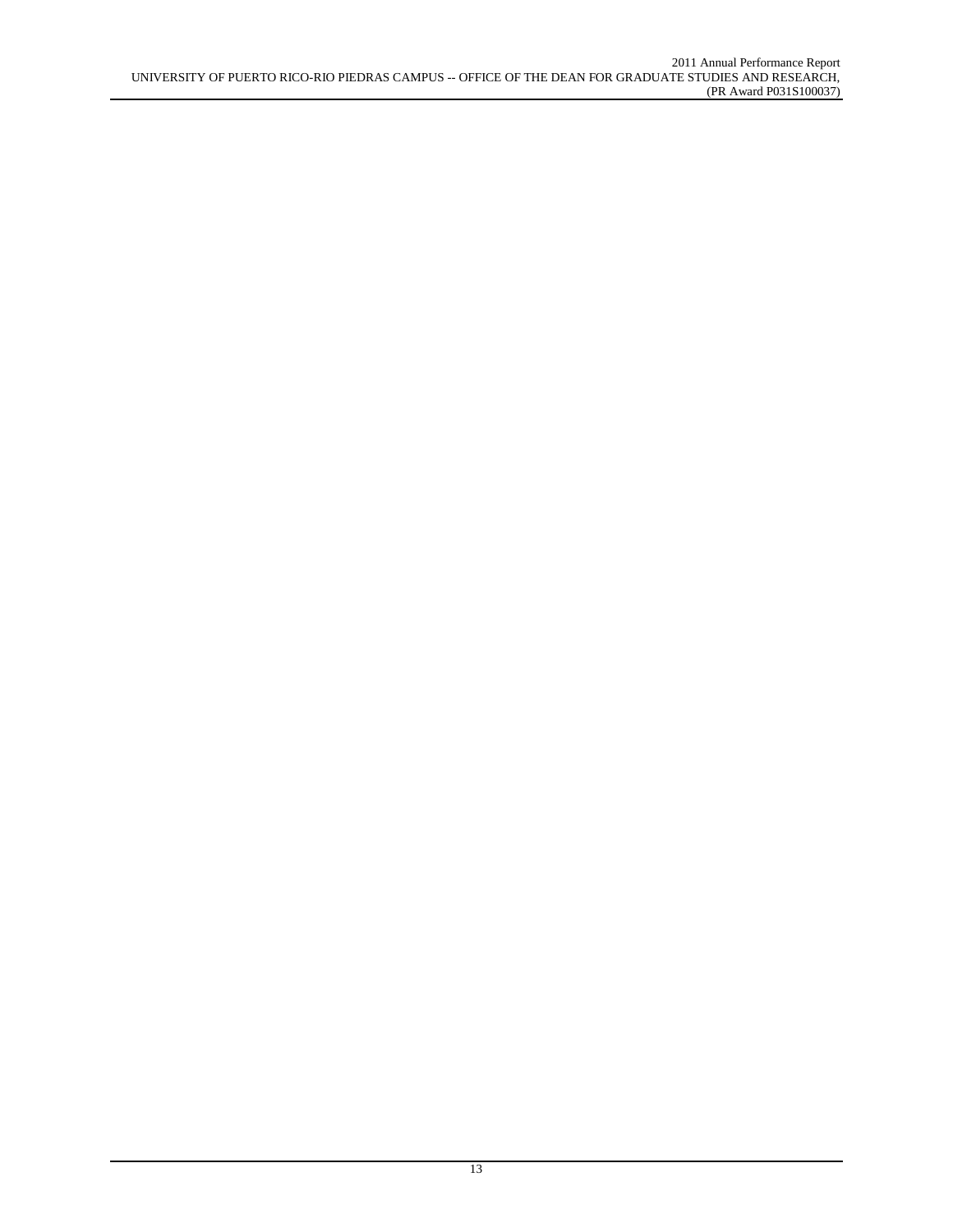# **Focus Area: Academic Quality Outcomes (2- and 4-Year Institutions)**

This section depicts institutional outcomes that can be categorized in the Academic Quality focus area. Information is provided on the measures that the grantee felt were *most reflective of their activities supported by Title III/V funds* for the current reporting period. Grantees were required to answer at least two of the measures questions.

| Have the institution's educational technology infrastructure improved?                                                                                                                                                                                                                                                                                                                                                                                                                                                                                                                                                                                                                                                        | Yes                   |
|-------------------------------------------------------------------------------------------------------------------------------------------------------------------------------------------------------------------------------------------------------------------------------------------------------------------------------------------------------------------------------------------------------------------------------------------------------------------------------------------------------------------------------------------------------------------------------------------------------------------------------------------------------------------------------------------------------------------------------|-----------------------|
| If yes:<br>Start Fair<br>End Excellent<br>Goal $1$<br>I would like to provide a brief supporting statement: The Office of Undergraduate Research has been established<br>to coordinate the development and pilot testing of: 1) a research topic database $(Y1)$ to facilitate investigation of<br>potential undergraduate research topics; 2) an electronic portal (Y2) for student access to research topics, funding<br>and general information, and summer research experiences and internships 3) an electronic journal (Y3) to publish<br>undergraduate student research. This office will also coordinate the development of an Undergraduate Research<br>Symposium (Y3 and Y5) to showcase student research projects. |                       |
| Other, please specify: Has the number of undergraduate students engaged in<br>research activities increased?                                                                                                                                                                                                                                                                                                                                                                                                                                                                                                                                                                                                                  | Will report next year |
| If yes:<br>Initial # $_0$<br>Final $# 0$<br>Goal 200<br>I would like to provide a brief supporting statement:                                                                                                                                                                                                                                                                                                                                                                                                                                                                                                                                                                                                                 |                       |
| Other, please specify: Has the number of undergraduate faculty conducting<br>research with undergraduates increased?                                                                                                                                                                                                                                                                                                                                                                                                                                                                                                                                                                                                          | Will report next year |
| If $yes:$<br>Initial $# 0$<br>Final $# 0$<br>Goal 50<br>I would like to provide a brief supporting statement: As described above the Office of undergraduate research<br>will continue assisting faculty and undergraduate students in the development of their research work and set the<br>foundation for a functional and efficient resource center for undergraduate research in our Campus.                                                                                                                                                                                                                                                                                                                              |                       |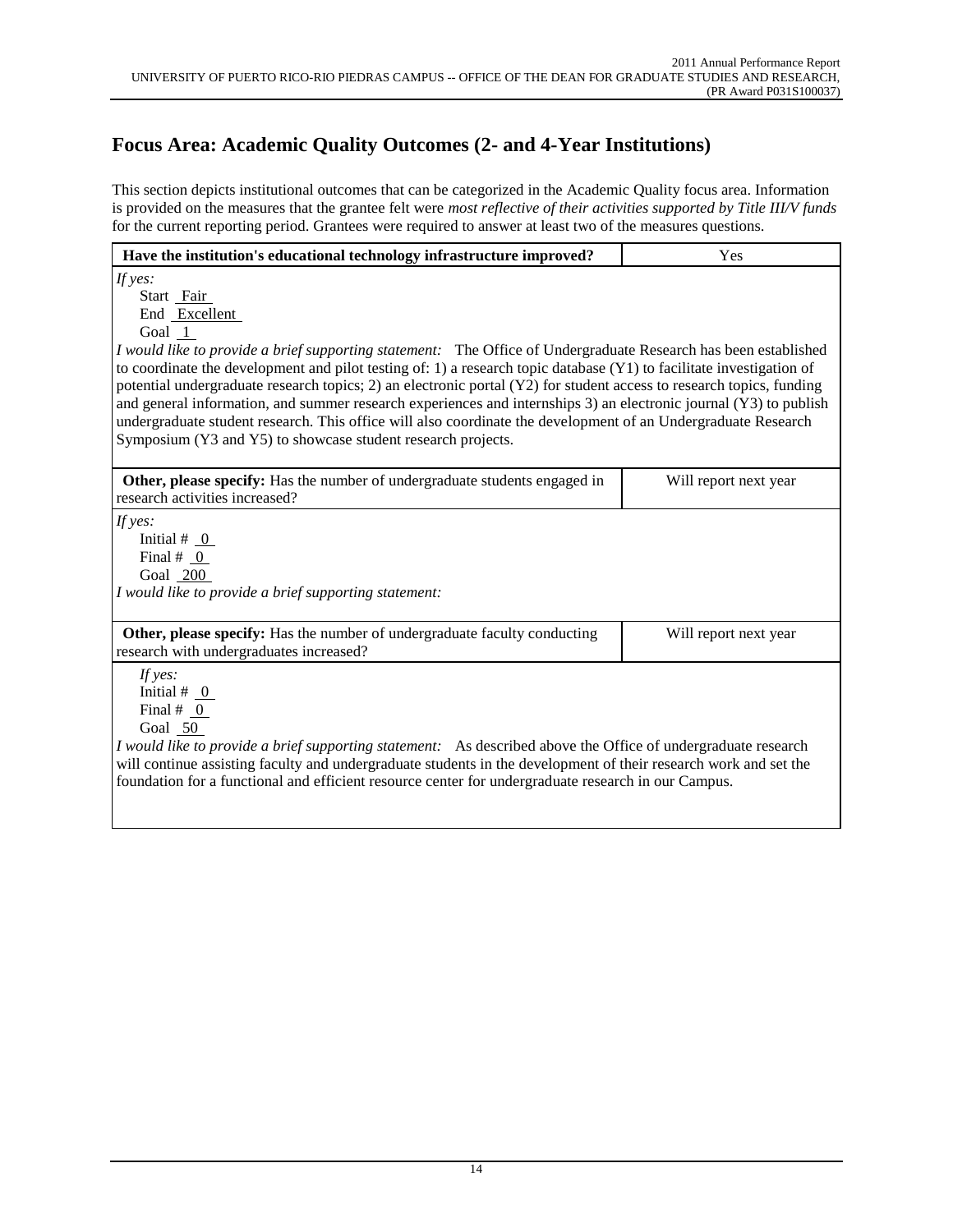## **Focus Area: Institutional Management Outcomes**

This section depicts institutional outcomes that can be categorized in the Institutional Management focus area. Information is provided on the measures that the grantee felt were *most reflective of their activities supported by Title III/V funds* for the current reporting period. Grantees were required to answer at least two of the measures questions.

| Has the institution's information management infrastructure improved?                                                   | Yes |  |  |  |
|-------------------------------------------------------------------------------------------------------------------------|-----|--|--|--|
| If yes:                                                                                                                 |     |  |  |  |
| Initial \$ of infrastructure 0                                                                                          |     |  |  |  |
| Final \$ of infrastructure 73344                                                                                        |     |  |  |  |
| Goal 79344                                                                                                              |     |  |  |  |
| I would like to provide a brief supporting statement: InfoEd's Proposal Management software was acquired to             |     |  |  |  |
| streamline the current bureaucratic process. InfoEd's software will provide comprehensive support for managing          |     |  |  |  |
| grants and contracts from pre-submission, through post-award, and to project closeout so administrators can             |     |  |  |  |
| proactively monitor compliance with sponsor and institutional requirements. Project administration services will        |     |  |  |  |
| include negotiation with funding agencies, monitoring of compliance with all pertinent regulations, and tracking        |     |  |  |  |
| deliverables to closeout.                                                                                               |     |  |  |  |
|                                                                                                                         |     |  |  |  |
| Has the institution's research facilities space increased?                                                              | Yes |  |  |  |
| If yes:                                                                                                                 |     |  |  |  |
| Initial square feet $\overline{0}$                                                                                      |     |  |  |  |
| Final square feet 5500                                                                                                  |     |  |  |  |
| Goal 5500                                                                                                               |     |  |  |  |
| <i>I would like to provide a brief supporting statement:</i> Plans were undertaken to develop a comprehensive Office of |     |  |  |  |
| Sponsored Programs (OSP) that could guide faculty through the pre- and post-award processes. Presently, these           |     |  |  |  |
| offices are in separate buildings in 400 sq ft areas. The fact that these offices are separate creates inefficient and  |     |  |  |  |
| fragmented management, excessive bureaucracy, and delays in processing documents. By developing the OSP a               |     |  |  |  |
| more efficient service could be provided and a more functional working space for the staff. The offices will be         |     |  |  |  |
| localized on the first floor of the Hogar Masónico Building where the Deanship of Graduate Studies and Research         |     |  |  |  |
| is located.                                                                                                             |     |  |  |  |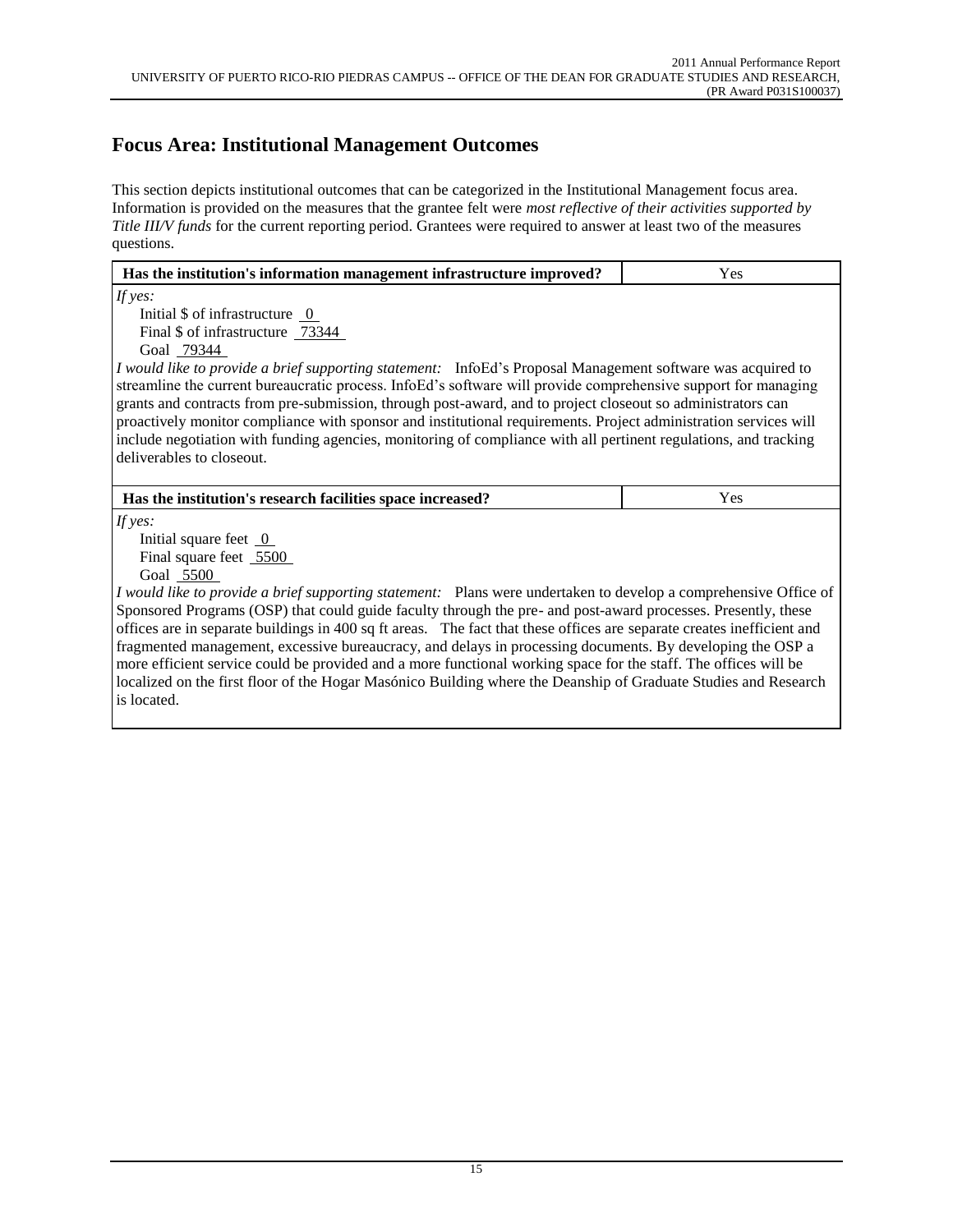# **Focus Area: Student Services Outcomes (2- and 4-Year Institutions)**

This section depicts institutional outcomes that can be categorized in the Student Services and Outcomes focus area. Information is provided on the measures that the grantee felt were *most reflective of their activities supported by Title III/V funds* for the current reporting period. Grantees were required to answer at least two of the measures questions.

| Has the number of students continuing to further postsecondary education<br>who received academic counseling increased?                                                                                                                                                                                                                                                                                                                                                                                                                                                                                                                                                                                                                                                                          | Yes |
|--------------------------------------------------------------------------------------------------------------------------------------------------------------------------------------------------------------------------------------------------------------------------------------------------------------------------------------------------------------------------------------------------------------------------------------------------------------------------------------------------------------------------------------------------------------------------------------------------------------------------------------------------------------------------------------------------------------------------------------------------------------------------------------------------|-----|
| Cohort: Incoming class Year 2010-2011<br>If yes:<br>Initial # $_0$<br>Final # $5$<br>Goal 5<br><i>I would like to provide a brief supporting statement:</i> As part of the Scholars in Residence (SR) initiative, our<br>students received direct research mentoring and academic counseling from their mentors and the SIC. In addition,<br>the SR students attend workshops on different topics related to graduate school such as: how to apply to graduate<br>school, how to prepare a statement of purpose, how to improve their presentation and writing skills. In addition, a<br>series of seminars were offered by the SIC to the SR aimed at providing them appropriate knowledge about the<br>research-academic culture required to excel in university settings and graduate school. |     |
| Has the number of students continuing to further postsecondary education<br>who received tutoring services increased?                                                                                                                                                                                                                                                                                                                                                                                                                                                                                                                                                                                                                                                                            | Yes |
| Cohort: Incoming class Year 2010-2011<br>If yes:<br>Initial # $_0$<br>Final # $5$<br>Goal 5<br>I would like to provide a brief supporting statement: Efforts in guiding and engaging our SR students in<br>conducting research and continuing toward graduate school has resulted in two students presenting their results in<br>Annual Geologist Conference in New York City. In addition, 3 of our students have expressed their interest to<br>pursue graduate studies in Antropology and Psychology.                                                                                                                                                                                                                                                                                         |     |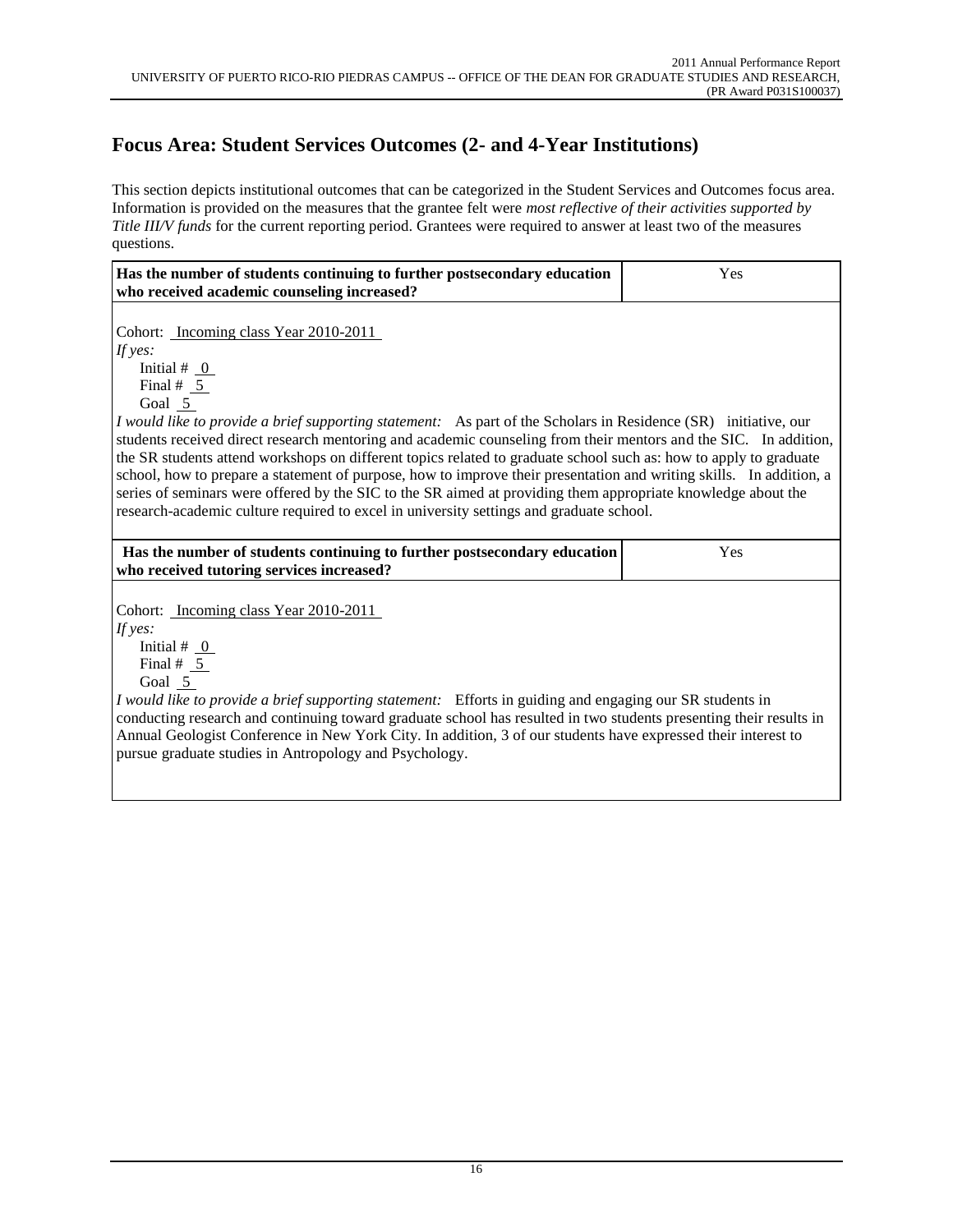### **Section 4: Project Status**

Continued funding requires evidence of substantial progress towards meeting the activity objectives. Below is a list of objectives for each activity carried out over the current reporting period of the grant.

**ACTIVITY:** Strengthening UPR-RP Through Development of a Research-Based Academic Culture

### **On-Schedule Activity Objectives**

By September 2012, the number of UPR-RP's General Studies faculty actively participating in research has increased over 2009 baseline by 50%.

By September 2012, the number of UPR-RP General Studies undergraduate students actively participating in research has increased by 30 % over 2009 baseline.

By Sept. 2012 faculty/students demonstrate increased satisfaction with available resources to support development of research proposals.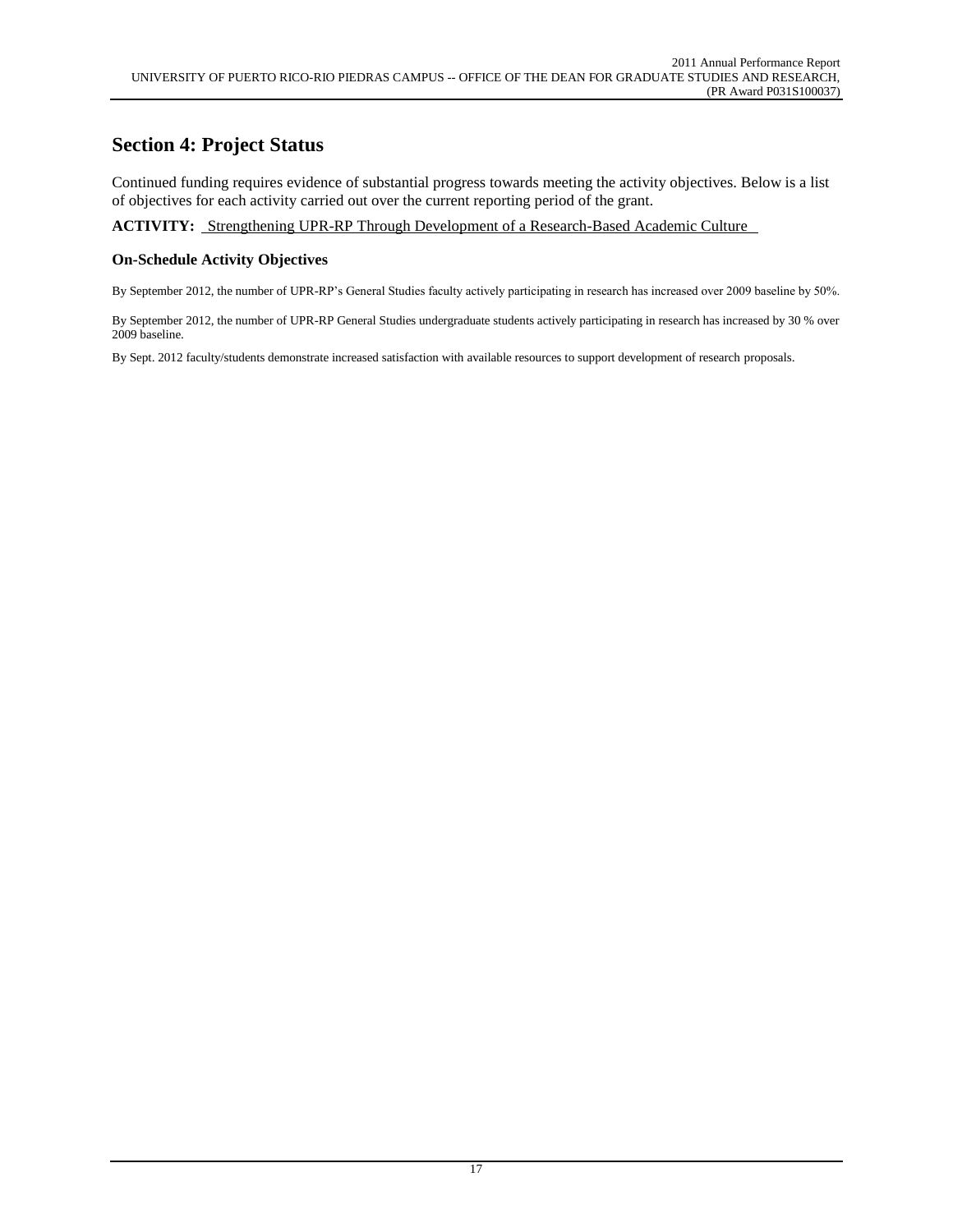| Column 1                 | Column 2                                                      | Column 3             | Column 4            | Column 5                                  | Column 6                           | Column <sub>7</sub>                        | Column 8        |
|--------------------------|---------------------------------------------------------------|----------------------|---------------------|-------------------------------------------|------------------------------------|--------------------------------------------|-----------------|
| <b>Budget Categories</b> | <b>Carryover</b><br><b>Balance from</b><br><b>Previous FY</b> | <b>Actual Budget</b> | <b>Expenditures</b> | <b>Non-Federal</b><br><b>Expenditures</b> | <b>Carryover</b><br><b>Balance</b> | <b>Next Year's</b><br><b>Actual Budget</b> | Changes $(Y/N)$ |
| Personnel                | 0.00                                                          | 205248.00            | 163220.07           | 0.00                                      | 37027.93                           | 210805.00                                  | Yes             |
| Fringe Benefits          | 0.00                                                          | 69784.00             | 39933.06            | 0.00                                      | 19982.46                           | 71674.00                                   | Yes             |
| Travel                   | 0.00                                                          | 11500.00             | 16369.08            | 0.00                                      | 10000.00                           | 11500.00                                   | Yes             |
| Equipment                | 0.00                                                          | 79344.00             | 73344.00            | 0.00                                      | 0.00                               | 47696.00                                   | Yes             |
| <b>Supplies</b>          | 0.00                                                          | 28950.00             | 21212.01            | 0.00                                      | 13737.99                           | 17250.00                                   | Yes             |
| Contractual              | 0.00                                                          | 39375.00             | 2442.18             | 0.00                                      | 36932.82                           | 42775.00                                   | N <sub>o</sub>  |
| Construction             | 0.00                                                          | 11000.00             | 0.00                | 0.00                                      | 11000.00                           | 42000.00                                   | N <sub>o</sub>  |
| Other                    | 0.00                                                          | 178925.00            | 75095.66            | 0.00                                      | 103829.34                          | 178925.00                                  | N <sub>o</sub>  |
| Endowment                | 0.00                                                          | 0.00                 | 0.00                | 0.00                                      | 0.00                               | 0.00                                       | No.             |
| Total                    | 0.00                                                          | 624126.00            | 391616.06           | 0.00                                      | 232510.54                          | 622625.00                                  |                 |

## **Section 4: Budget Summary**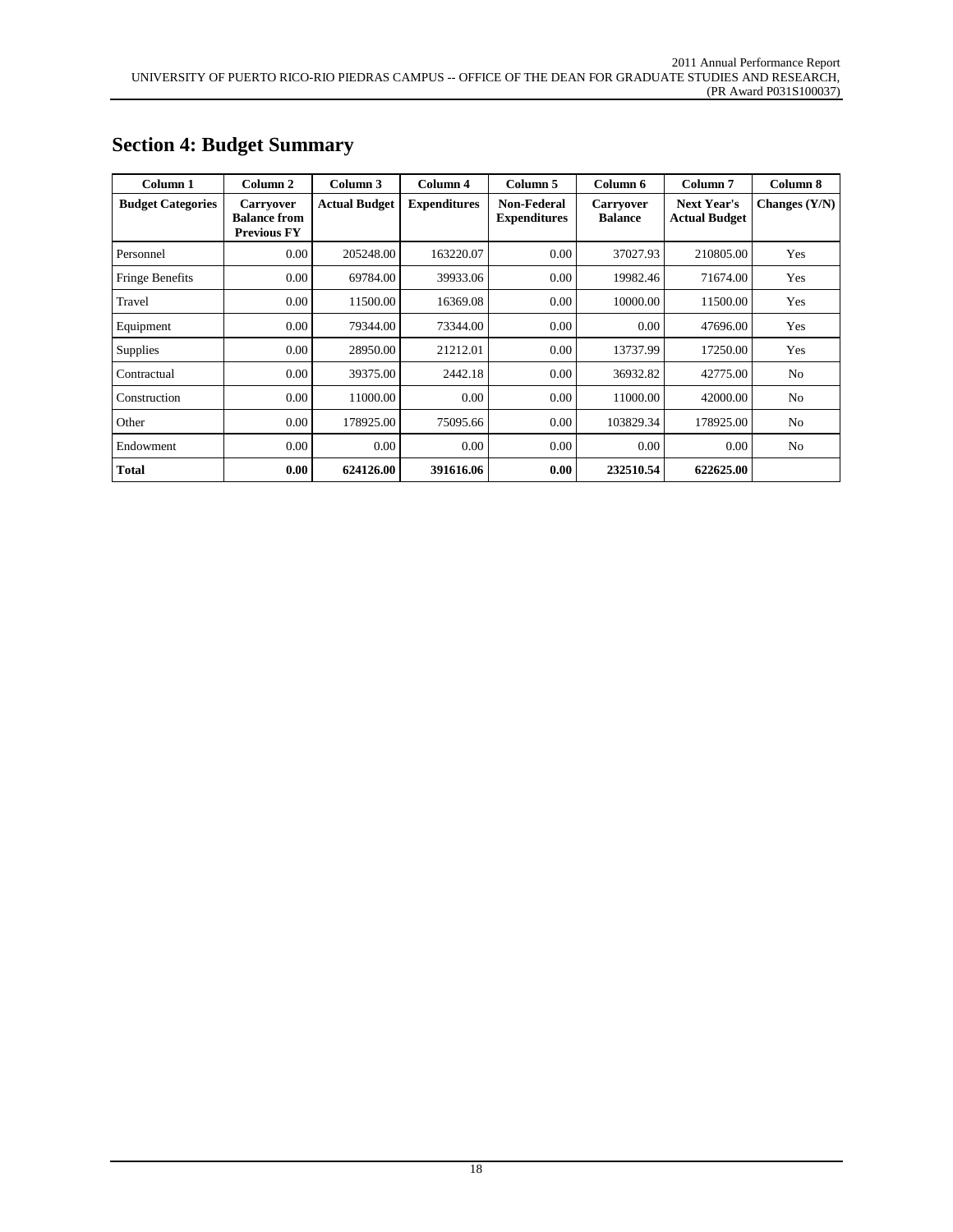# **Section 4: Line Item Budget Narrative**

This section provides an explanation of how funds will be expended as a result of in each of the selected line item categories.

### **Personnel**

Allocated: \$205,248.00 /Spent: \$163,220.07

During this first year (October 1, 2010 at September 30, 2011) the grant had \$205,248.00 assigned to this line item. We had unspent \$42,027.93 as a result of the late hiring of the Project personnel. Since October the Project Director began working on the personnel hiring according to what is specified in the grant. We have a carryover of \$37,037.93. The remaining \$5,000 was transfered to travel budget line. The Faculty and Student Coordinators began working on November 1, 2010. It is important to note that both Coordinators have higher compensations than what was budgeted due to the years of service and current salary range in the UPR system. However, the hiring of the administrative personnel took a longer period of time since due to delays in processing their contracts. The administrative staff began working in February 1, 2011 and therefore, only eight (8) months of salary were assigned to the report period.

The hiring of the Grant Management Analyst for this first year was a great challenge even though the job announcement was posted in one of the local newspapers. This was due to the fact that the ideal candidate had to possess specific technological requirements in order to perform the assigned duties during the contract period. Because of this, we had to conduct a second search in which an ideal candidate was identified for the Grant Management Analyst position. This position began on October 17, 2011.

### **Fringe Benefits**

Allocated: \$69,784.00/ Spent: \$39,933.06

The Fringe Benefits line item was assigned \$69,784.00 for this report period. A lesser amount was needed in fringes due to personnel vacancies as reported above.

#### **Travel**

Allocated: \$11,500.00/ Spent: \$16,369.08

The budget for this line item increased to \$16,369.08 due to a transfer from the personnel line item because it was necessary that the Student Coordinator attended The Council on Undergraduate Research (CUR) for the workshop pertaining for the development of the undergraduate research office. Also, the Project Director attended two workshops sponsored by CUR. In addition, the Faculty Initiative Coordinator attended the Annual Conference/ Meeting of Title V.

#### **Equipment**

Allocated \$79,344.00/ Spent: \$73,344.000

This budget line item was originally assigned a total of \$79,344. In the summer 2011, the InfoED Proposal Management Software was purchased for \$73,344. The Software License Agreement for Proposal Tracking was purchased for the institutional use of the electronic module in order to properly record and track detailed information about the Project. This computer program will interconnect and expedite the institutional process for pre-award and post-award management and is a key resource to strengthen external fund generating activities. The unspent amount of \$6000.00 will be tranfered to supplies as part of the carryover for year 2 of \$ 13,738.00

### **Supplies**

Allocated \$28,950.00/ Spent: \$21,212.01

The Supplies line item was assigned the total of \$28,950 and \$21,212.01 was spent. Workstations for Title V and consumable supplies were purchased for the workshops that took place during the reporting period. The unspent amount of \$7,737.99 in combination of the equipment transfer of \$6,000.00 result in a total of \$13,737.99 to be carryover for year 2.